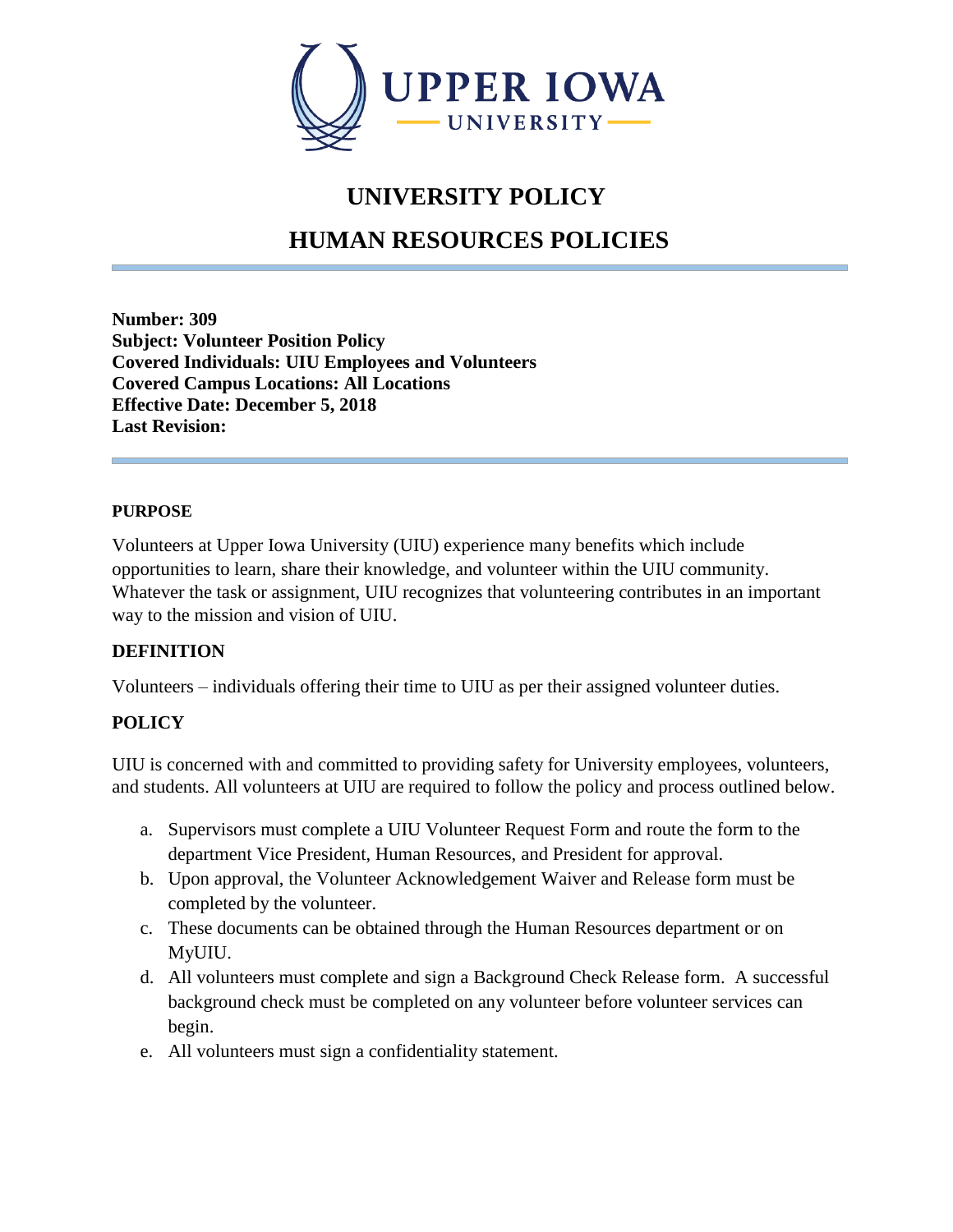- f. If the volunteer position requires the volunteer to be given keys, or other UIU property, the department supervisor is responsible to collect such keys or property when the period of volunteer services ends.
- g. Employees who are interested in volunteering for UIU events or in other departments of the University will need to contact Human Resources for further direction prior to volunteering.
- h. Departments seeking volunteers externally from the University are responsible for recruiting. Any advertising for volunteers must be pre-approved by Human Resources.
- i. Volunteer responsibilities will be determined by department supervisors, will be performed under their general supervision, and will not replace or impair the work of any regular UIU employee.
- j. Volunteers are not covered by the Fair Labor Standards Act (FLSA) and therefore are not considered to be employees of UIU. Volunteers are not paid for their services and are not eligible for any benefits offered by the University.
- k. Volunteers must be age 18 or older.
- l. Volunteers are not insured by UIU under the Workers' Compensation Insurance Policy while volunteering for the University. Volunteers will not be eligible to receive any compensation for illnesses or injuries sustained while performing as a volunteer for the University. Volunteers assume all risk of loss of property as a result of their volunteer service. UIU is not liable for any damages or injuries that may be a result of volunteer activities.
- m. Volunteers are to abide by all the policies, procedures, rules, and regulations established by UIU as specified in the Staff and Administration Handbook or if volunteering in the Athletics department any NCAA regulations. Volunteers are not to be given any access to protected student or employee information, financial data, or any other private records or data unless necessary to perform their volunteer services.
- n. If driving is a part of the volunteer arrangement, the volunteer is subject to any University policies on driving, including age requirements, and will need to be approved as a qualified driver as outlined by Facilities Management.
- o. Volunteers may be reimbursed for incidental expenses incurred while providing volunteer services. The volunteer must receive prior authorization and approval for the expense and must submit documentation of the expense (e.g., a receipt) to the appropriate supervisor. The supervisor must work with the business office to ensure volunteer reimbursements are processed appropriately.
- p. The University reserves the right to terminate volunteer relationships at any time without cause and at its sole discretion.
- q. UIU visitor parking permits will be issued to volunteers who maintain an active status at the University.